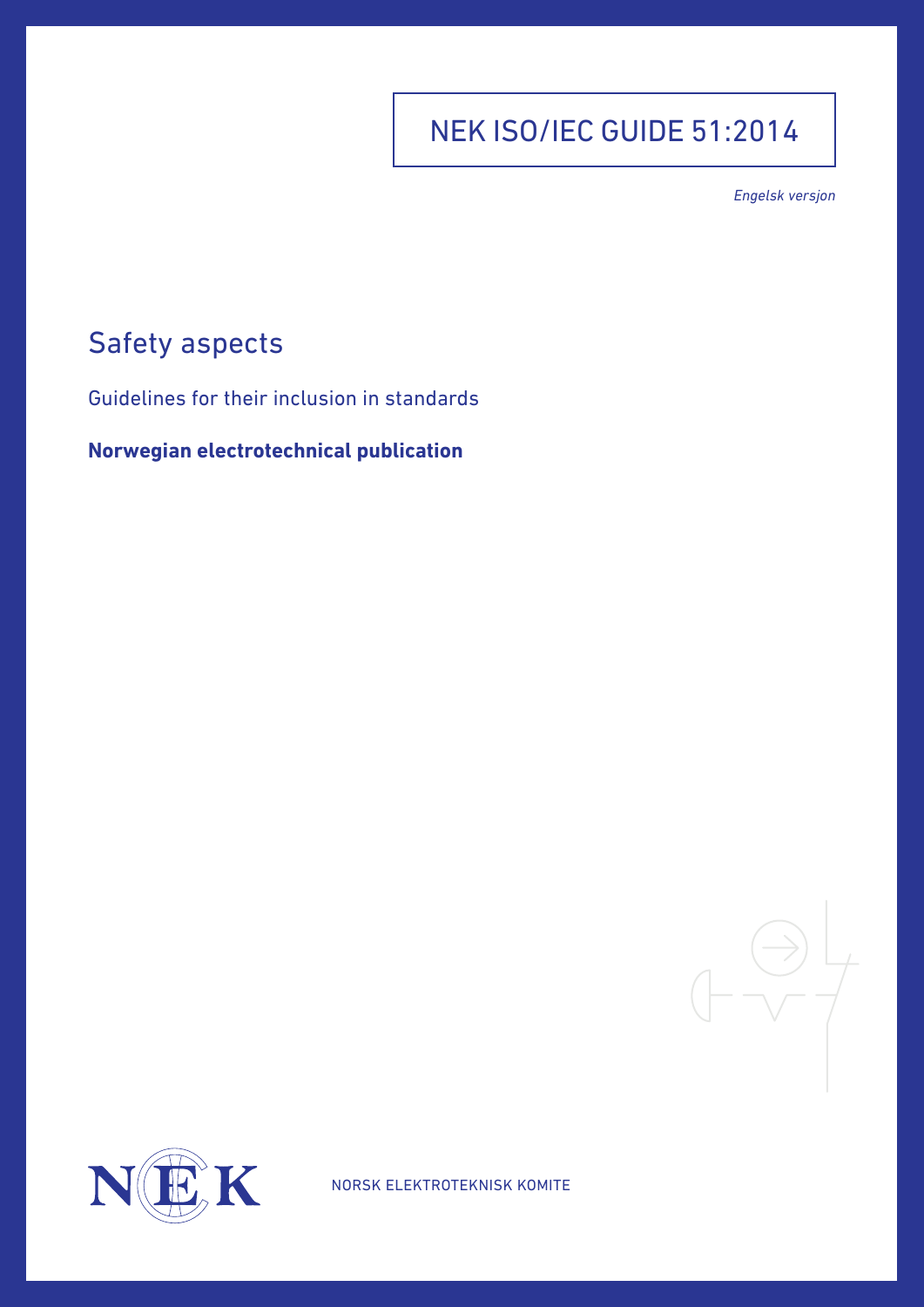# **GUIDE 51**

Third edition 2014-04-01

## **Safety aspects — Guidelines for their inclusion in standards**

*Aspects liés à la sécurité — Principes directeurs pour les inclure dans les normes*



Reference number ISO/IEC GUIDE 51:2014(E)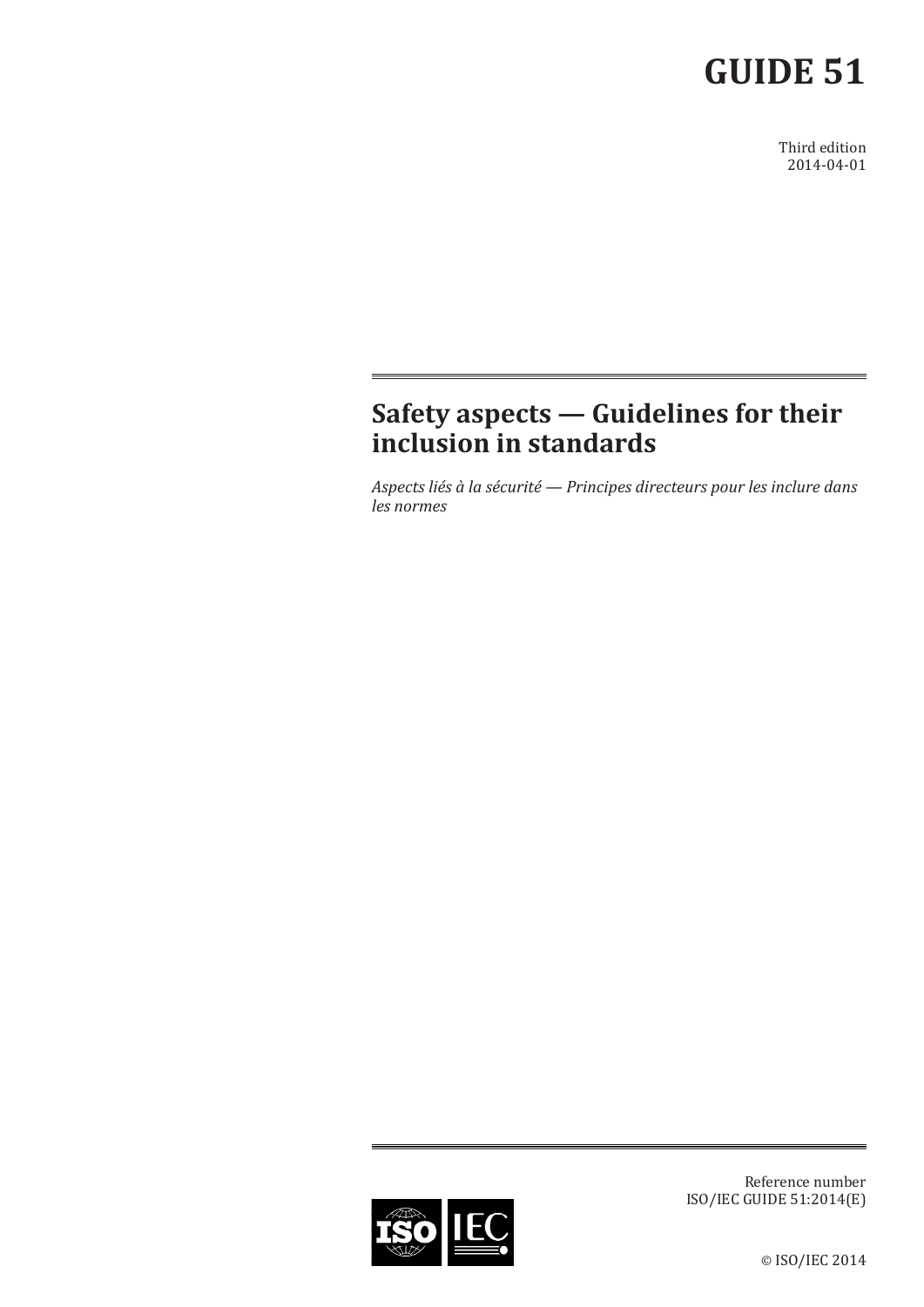

## **COPYRIGHT PROTECTED DOCUMENT**

#### © ISO/IEC 2014

All rights reserved. Unless otherwise specified, no part of this publication may be reproduced or utilized otherwise in any form or by any means, electronic or mechanical, including photocopying, or posting on the internet or an intranet, without prior written permission. Permission can be requested from either ISO at the address below or ISO's member body in the country of the requester.

ISO copyright office Case postale 56 • CH-1211 Geneva 20 Tel. + 41 22 749 01 11 Fax + 41 22 749 09 47 E-mail copyright@iso.org Web www.iso.org

Published in Switzerland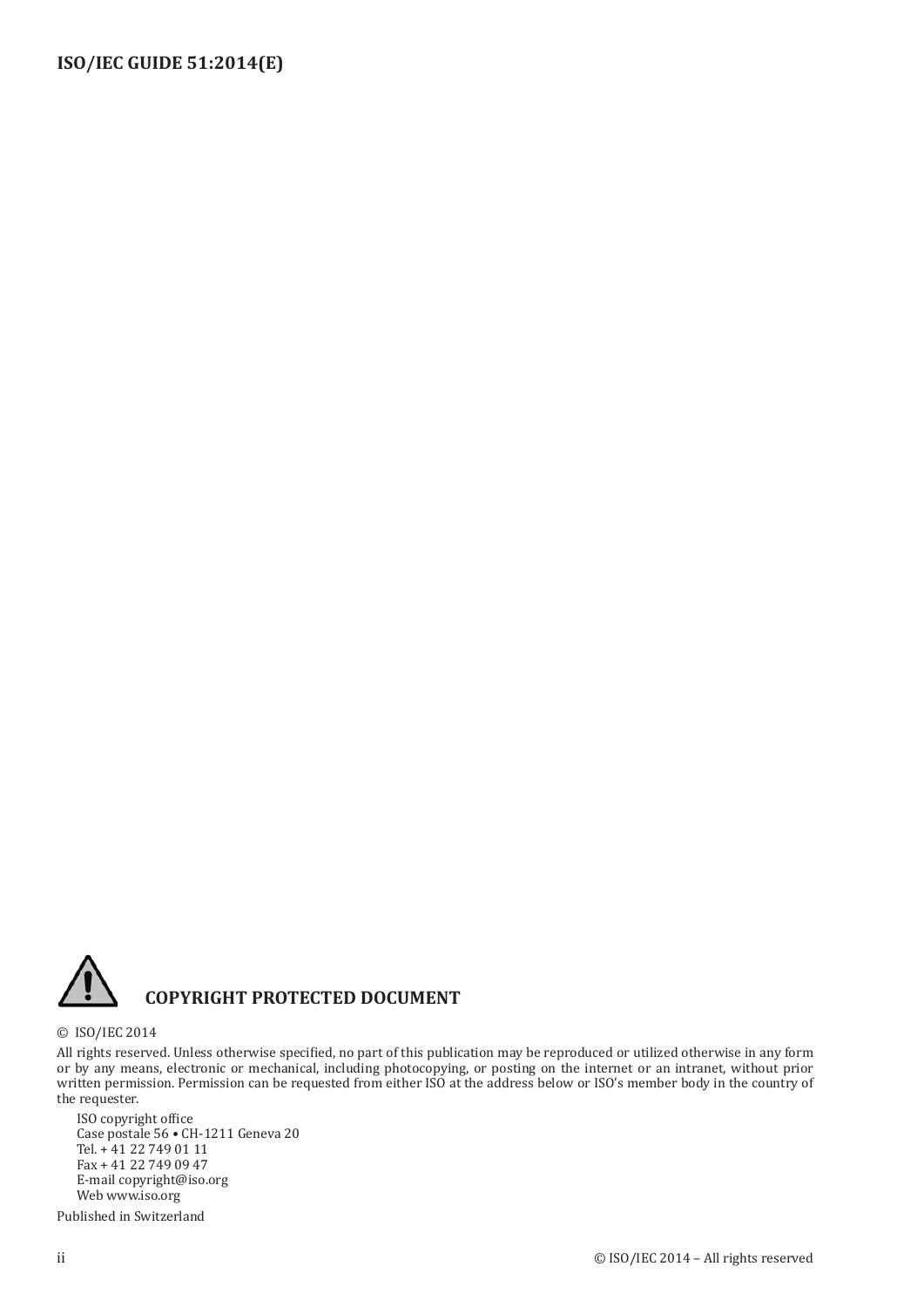Page

## **Contents**

| 1 | $\textbf{Scope} \textit{ \textbf{}} \textit{ \textbf{}} \textit{ \textbf{}} \textit{ \textbf{}} \textit{ \textbf{}} \textit{ \textbf{}} \textit{ \textbf{}} \textit{ \textbf{}} \textit{ \textbf{}} \textit{ \textbf{}} \textit{ \textbf{}} \textit{ \textbf{}} \textit{ \textbf{}} \textit{ \textbf{}} \textit{ \textbf{}} \textit{ \textbf{}} \textit{ \textbf{}} \textit{ \textbf{}} \textit{ \textbf{}} \textit{ \textbf{}} \textit{ \textbf{}} \textit{$ |  |
|---|---------------------------------------------------------------------------------------------------------------------------------------------------------------------------------------------------------------------------------------------------------------------------------------------------------------------------------------------------------------------------------------------------------------------------------------------------------------|--|
|   |                                                                                                                                                                                                                                                                                                                                                                                                                                                               |  |
| 3 |                                                                                                                                                                                                                                                                                                                                                                                                                                                               |  |
|   |                                                                                                                                                                                                                                                                                                                                                                                                                                                               |  |
| 5 |                                                                                                                                                                                                                                                                                                                                                                                                                                                               |  |
| 6 | 6.1<br>6.2<br>6.3<br>6.4                                                                                                                                                                                                                                                                                                                                                                                                                                      |  |
| 7 | 7.2<br>Preparatory work 50 and 20 and 20 and 20 and 20 and 20 and 20 and 20 and 20 and 20 and 20 and 20 and 20 and 20<br>10<br>7.3<br>7.4                                                                                                                                                                                                                                                                                                                     |  |
|   |                                                                                                                                                                                                                                                                                                                                                                                                                                                               |  |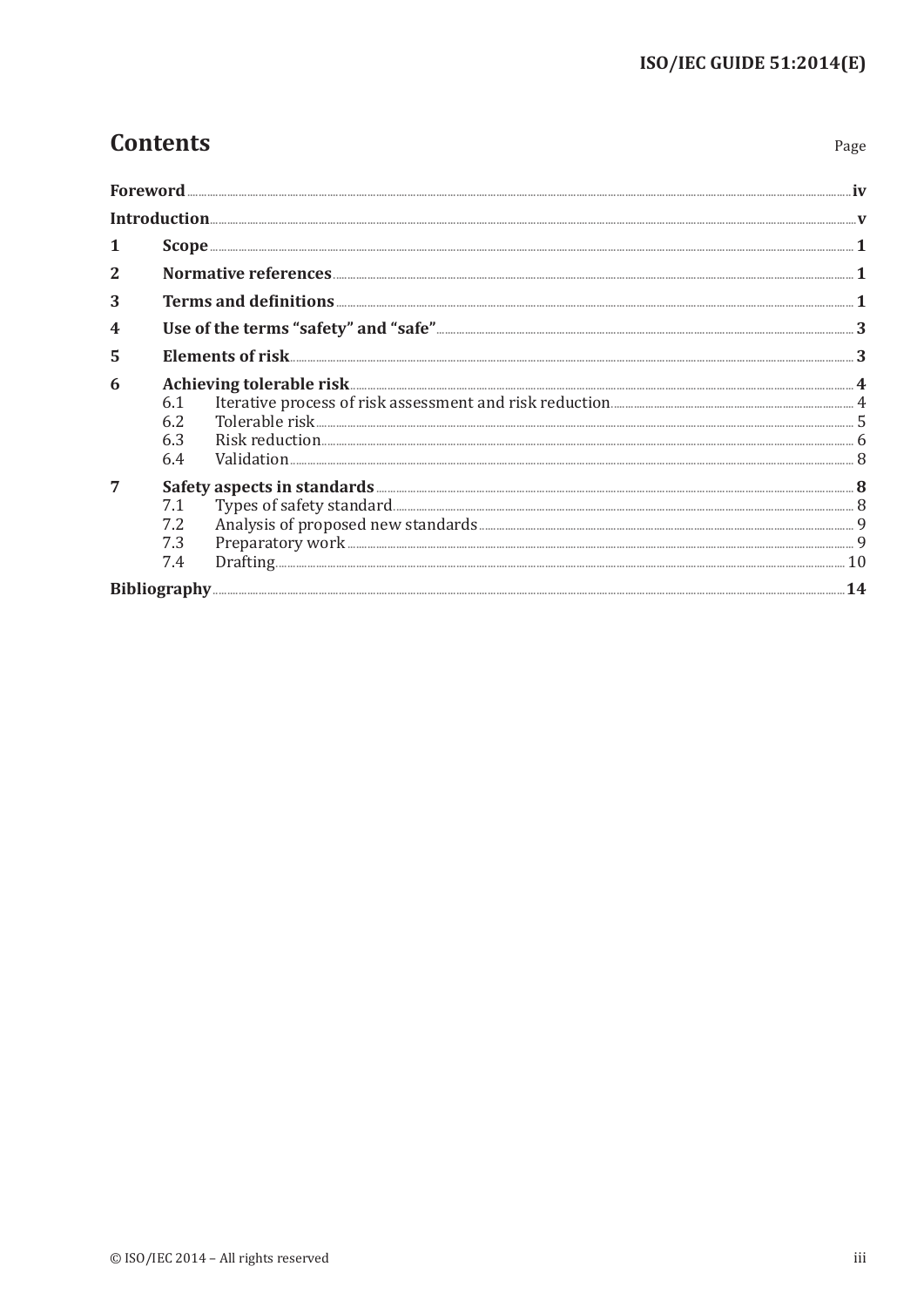## <span id="page-4-0"></span>**Foreword**

ISO (the International Organization for Standardization) and IEC (the International Electrotechnical Commission) are worldwide federations of national standards bodies (ISO member bodies and IEC national committees). The work of preparing International Standards is normally carried out through ISO and IEC technical committees. Each member body interested in a subject for which a technical committee has been established has the right to be represented on that committee. International organizations, governmental and non-governmental, in liaison with ISO or IEC, also take part in the work. ISO collaborates closely with IEC on all matters of electrotechnical standardization.

International Standards are drafted in accordance with the rules given in the ISO/IEC Directives, Part 2.

Draft Guides adopted by the responsible Committee or Group are circulated to the member bodies for voting. Publication as a Guide requires approval by at least 75 % of the member bodies casting a vote.

Attention is drawn to the possibility that some of the elements of this document may be the subject of patent rights. ISO and IEC shall not be held responsible for identifying any or all such patent rights.

ISO/IEC Guide 51 was prepared by a Joint Working Group of the ISO Committee on Consumer Policy (COPOLCO) and the IEC Advisory Committee on Safety (ACOS). This third edition cancels and replaces the second edition (ISO/IEC Guide 51:1999) which has been technically revised.

The main changes compared with the second edition are as follows:

- strengthened focus on risk reduction in the overall risk assessment process, including revised [Figure 2](#page-11-1);
- replacement of the term "harmful event" with the term "hazardous event";
- updating of terms used in the context of consumer safety;
- revision of [Figure 3](#page-13-0) to specify the risk reduction steps in greater detail;
- addition of a new Introduction providing more background information;
- addition of specific provisions and references relative to vulnerable consumers;
- revision of [Clause 2](#page-7-1) (Normative references) and the Bibliography;
- reorganization and consolidation of the content in [Clauses 6](#page-10-1) and [7](#page-14-1).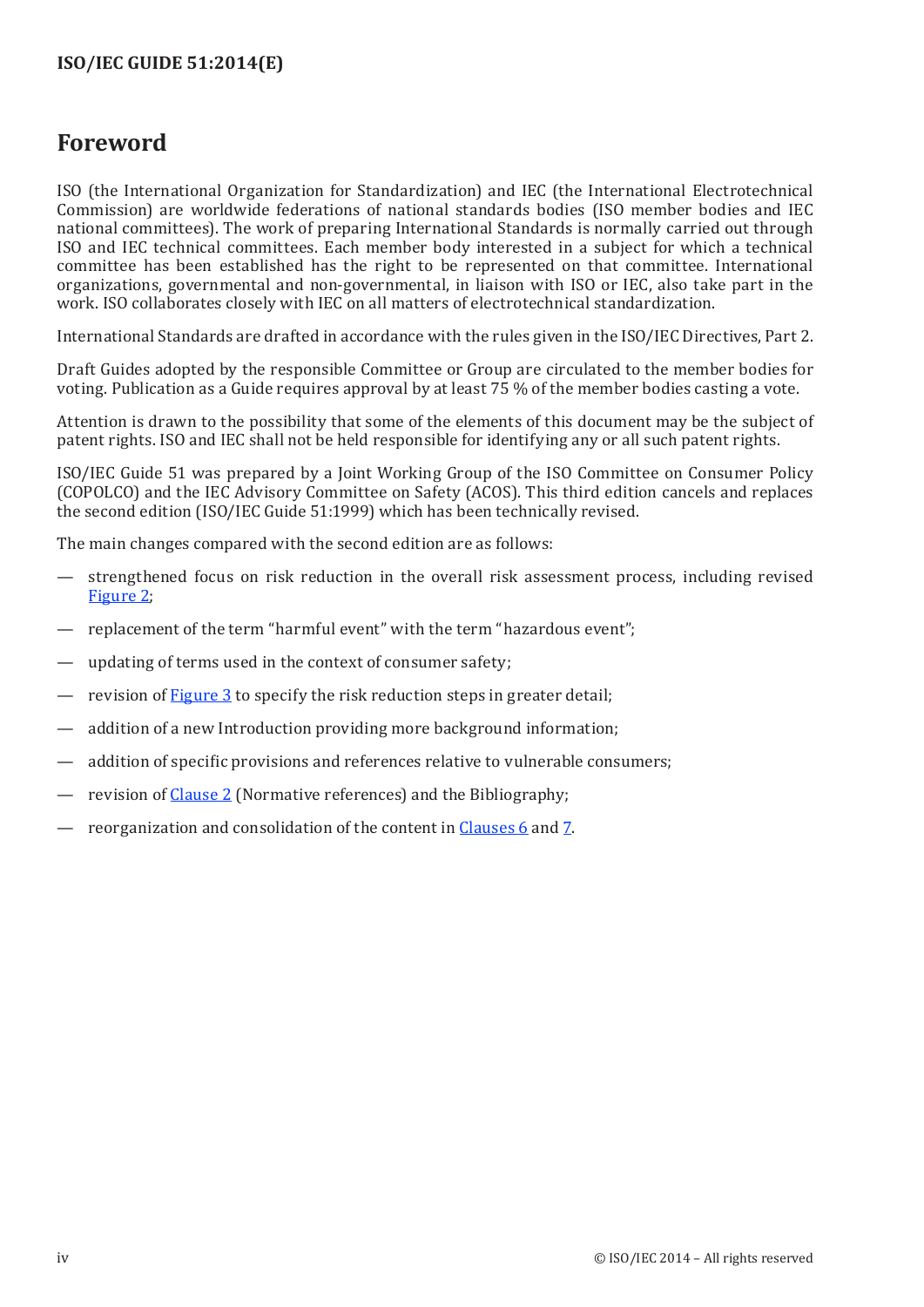## <span id="page-5-0"></span>**Introduction**

Work on standards deals with safety aspects in many different forms across a wide range of technologies and for most products, processes, services and systems (referred to as "products and systems" in this Guide). The increasing complexity of products and systems entering the market makes it necessary to place a high priority on consideration of safety aspects.

This Guide provides practical guidance to drafters of standards to assist them in including safety aspects in standards. The underlying principles of this Guide can also be used wherever safety aspects require consideration, and as a useful reference for other stakeholders such as designers, manufacturers, service providers, policy makers and regulators.

The approach described in this Guide aims at reducing risk that can arise in the use of products or systems, including use by vulnerable consumers. This Guide aims to reduce the risk arising from the design, production, distribution, use (including maintenance) and destruction or disposal of products or systems. The complete life cycle of a product or system (including both the intended use and the reasonably foreseeable misuse) is considered, whether the product or system is intended to be used in the workplace, in the household environment, or for recreational activities. The goal is to achieve tolerable risk for people, property and the environment, and to minimize adverse effects on the environment.

Hazards can pose different safety problems and can vary significantly depending on the end user of a product or system, including the integrity of control mechanisms, and the environment in which a product or system is used. Whereas it is possible to control risks to a greater extent in the workplace, this might not be the situation in the home environment or when vulnerable consumers use the product or system. Consequently, this Guide might need to be supplemented by other publications for particular fields of interest or users. An indicative list of such publications appears in the Bibliography.

This Guide is intended to be applicable to the drafting of all new standards and to existing standards at their next revision.

It is important to distinguish the respective roles of quality and of safety. However, it might be necessary to consider quality requirements in standards to ensure that the safety requirements are consistently met.

NOTE 1 The term "standard" used throughout this Guide includes international standards, technical specifications, publicly available specifications, technical reports and guides.

NOTE 2 Standards can deal exclusively with safety aspects or can include clauses specific to safety.

NOTE 3 Unless otherwise stated, when the term "committee" is used in this Guide, it refers to technical committees, subcommittees or working groups of both ISO and IEC.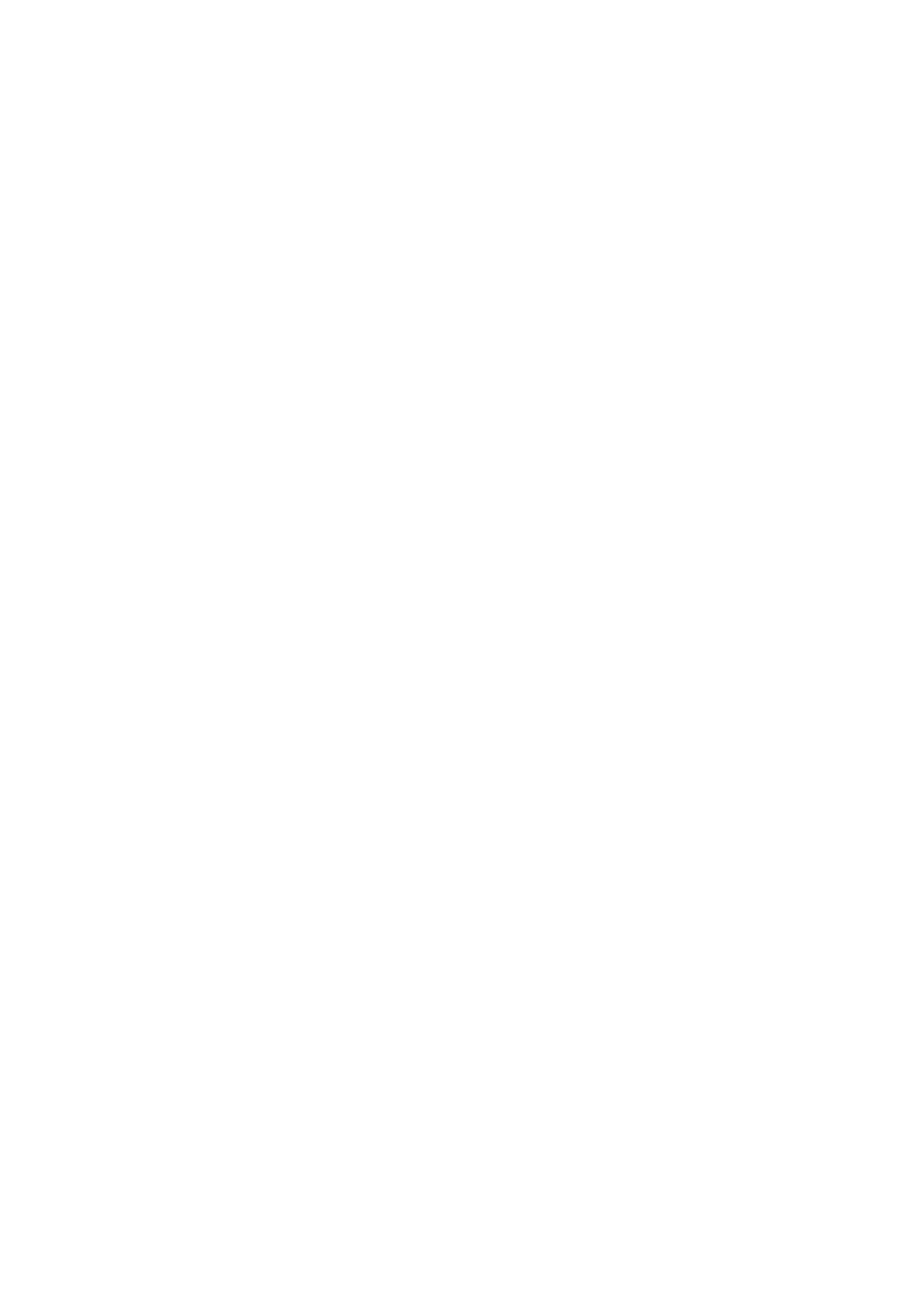## <span id="page-7-0"></span>**Safety aspects — Guidelines for their inclusion in standards**

## **1 Scope**

This Guide provides requirements and recommendations for the drafters of standards for the inclusion of safety aspects in standards. It is applicable to any safety aspect related to people, property or the environment, or to a combination of these.

NOTE 1 For example, it can be applicable to people only, or to people and property, or to people, property and the environment.

NOTE 2 The term "products and systems" used throughout this Guide includes products, processes, services and systems.

NOTE 3 Safety aspects can also be applicable to long-term health consequences.

### <span id="page-7-1"></span>**2 Normative references**

There are no normative references.

### **3 Terms and definitions**

For the purposes of this document, the following terms and definitions apply.

#### <span id="page-7-2"></span>**3.1**

#### **harm**

injury or damage to the health of people, or damage to property or the environment

#### <span id="page-7-3"></span>**3.2**

**hazard** potential source of *harm* ([3.1](#page-7-2))

<span id="page-7-6"></span>**3.3**

#### **hazardous event**

event that can cause *harm* ([3.1](#page-7-2))

#### <span id="page-7-5"></span>**3.4**

#### **hazardous situation**

circumstance in which people, property or the environment is/are exposed to one or more *hazards* ([3.2](#page-7-3))

#### <span id="page-7-7"></span>**3.5**

#### **inherently safe design**

measures taken to eliminate *hazards* ([3.2](#page-7-3)) and/or to reduce *risks* ([3.9](#page-8-0)) by changing the design or operating characteristics of the product or system

#### <span id="page-7-4"></span>**3.6**

#### **intended use**

use in accordance with information provided with a product or system, or, in the absence of such information, by generally understood patterns of usage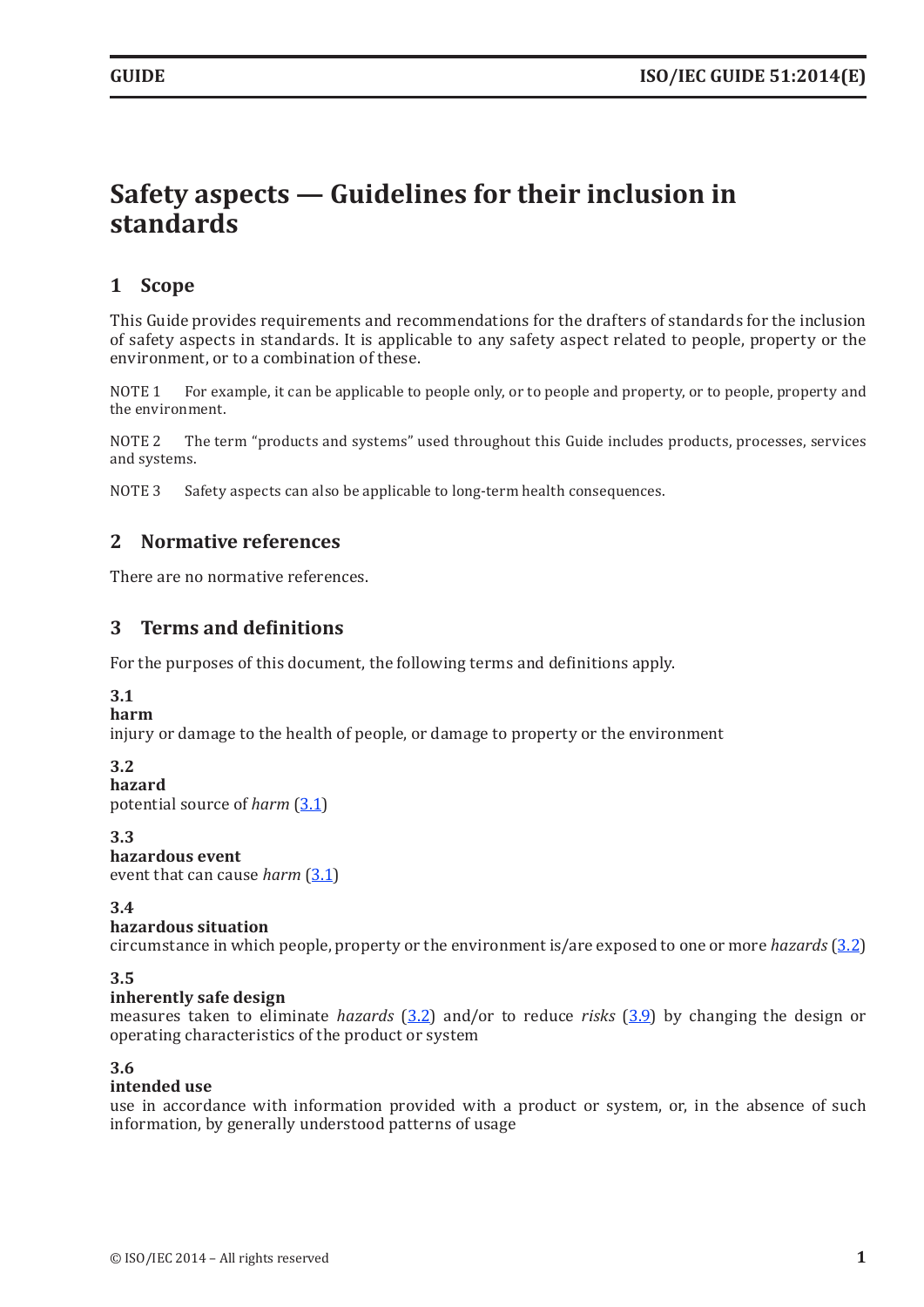#### **3.7**

#### **reasonably foreseeable misuse**

use of a product or system in a way not intended by the supplier, but which can result from readily predictable human behaviour

Note 1 to entry: Readily predictable human behaviour includes the behaviour of all types of users, e.g. the elderly, children and persons with disabilities. For more information, see ISO 10377.

Note 2 to entry: In the context of consumer safety, the term "reasonably foreseeable use" is increasingly used as a synonym for both "*intended use* ([3.6\)](#page-7-4)" and "reasonably foreseeable misuse."

#### **3.8**

#### **residual risk**

*risk* ([3.9\)](#page-8-0) remaining after *risk reduction measures* ([3.13](#page-8-1)) have been implemented

#### <span id="page-8-0"></span>**3.9**

#### **risk**

combination of the probability of occurrence of *harm* ([3.1](#page-7-2)) and the severity of that harm

Note 1 to entry: The probability of occurrence includes the exposure to a *hazardous situation* ([3.4\)](#page-7-5), the occurrence of a *hazardous event* ([3.3\)](#page-7-6) and the possibility to avoid or limit the harm.

#### <span id="page-8-2"></span>**3.10**

#### **risk analysis**

systematic use of available information to identify *hazards* ([3.2\)](#page-7-3) and to estimate the *risk* ([3.9](#page-8-0))

#### <span id="page-8-3"></span>**3.11**

#### **risk assessment**

overall process comprising a *risk analysis* ([3.10\)](#page-8-2) and a *risk evaluation* ([3.11](#page-8-3))

#### **3.12**

#### **risk evaluation**

procedure based on the *risk analysis* ([3.10](#page-8-2)) to determine whether *tolerable risk* ([3.15](#page-8-4)) has been exceeded

#### <span id="page-8-1"></span>**3.13**

### **risk reduction measure**

#### **protective measure**

action or means to eliminate *hazards* ([3.2](#page-7-3)) or reduce *risks* ([3.9](#page-8-0))

EXAMPLE *Inherently safe design* ([3.5\)](#page-7-7); protective devices; personal protective equipment; information for use and installation; organization of work; training; application of equipment; supervision.

#### <span id="page-8-5"></span>**3.14**

#### **safety**

freedom from *risk* ([3.9](#page-8-0)) which is not tolerable

#### <span id="page-8-4"></span>**3.15**

#### **tolerable risk**

level of *risk* ([3.9\)](#page-8-0) that is accepted in a given context based on the current values of society

Note 1 to entry: For the purposes of this Guide, the terms "acceptable risk" and "tolerable risk" are considered to be synonymous.

#### **3.16**

#### **vulnerable consumer**

consumer at greater *risk* ([3.9](#page-8-0)) of *harm* ([3.1\)](#page-7-2) from products or systems, due to age, level of literacy, physical or mental condition or limitations, or inability to access product *safety* ([3.14\)](#page-8-5) information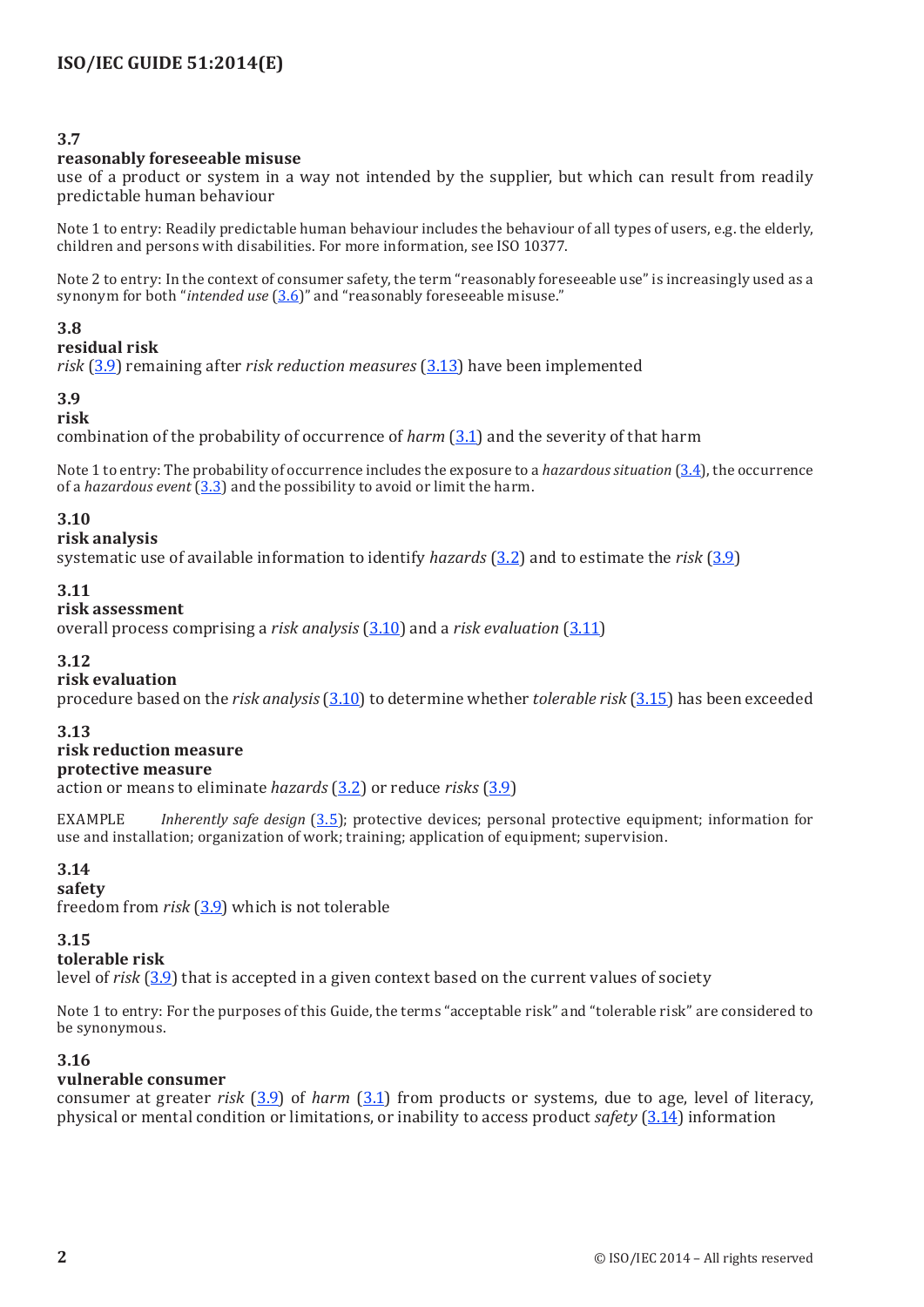## <span id="page-9-0"></span>**4 Use of the terms "safety" and "safe"**

**4.1** The term "safe" is often understood by the general public as the state of being protected from all hazards. However, this is a misunderstanding: "safe" is rather the state of being protected from recognized hazards that are likely to cause harm. Some level of risk is inherent in products or systems (see [3.14](#page-8-5)).

**4.2** The use of the terms "safety" and "safe" as descriptive adjectives should be avoided when they convey no useful extra information. In addition, they are likely to be misinterpreted as an assurance of freedom from risk.

The recommended approach is to replace, wherever possible, the terms "safety" and "safe" with an indication of the objective.

EXAMPLES "Protective helmet" instead of "safety helmet"; "protective impedance device" instead of "safety impedance"; "slip resistant floor-covering" instead of "safe floor-covering".

## **5 Elements of risk**

The risk associated with a particular hazardous situation depends on the following elements:

- a) the severity of harm that can result from the considered hazard;
- b) the probability of occurrence of that harm, which is a function of:
	- the exposure to the hazard;
	- the occurrence of a hazardous event;
	- the possibilities of avoiding or limiting the harm.

The elements of risk are shown in [Figure 1](#page-9-1).



<span id="page-9-1"></span>**Figure 1 — Elements of risk**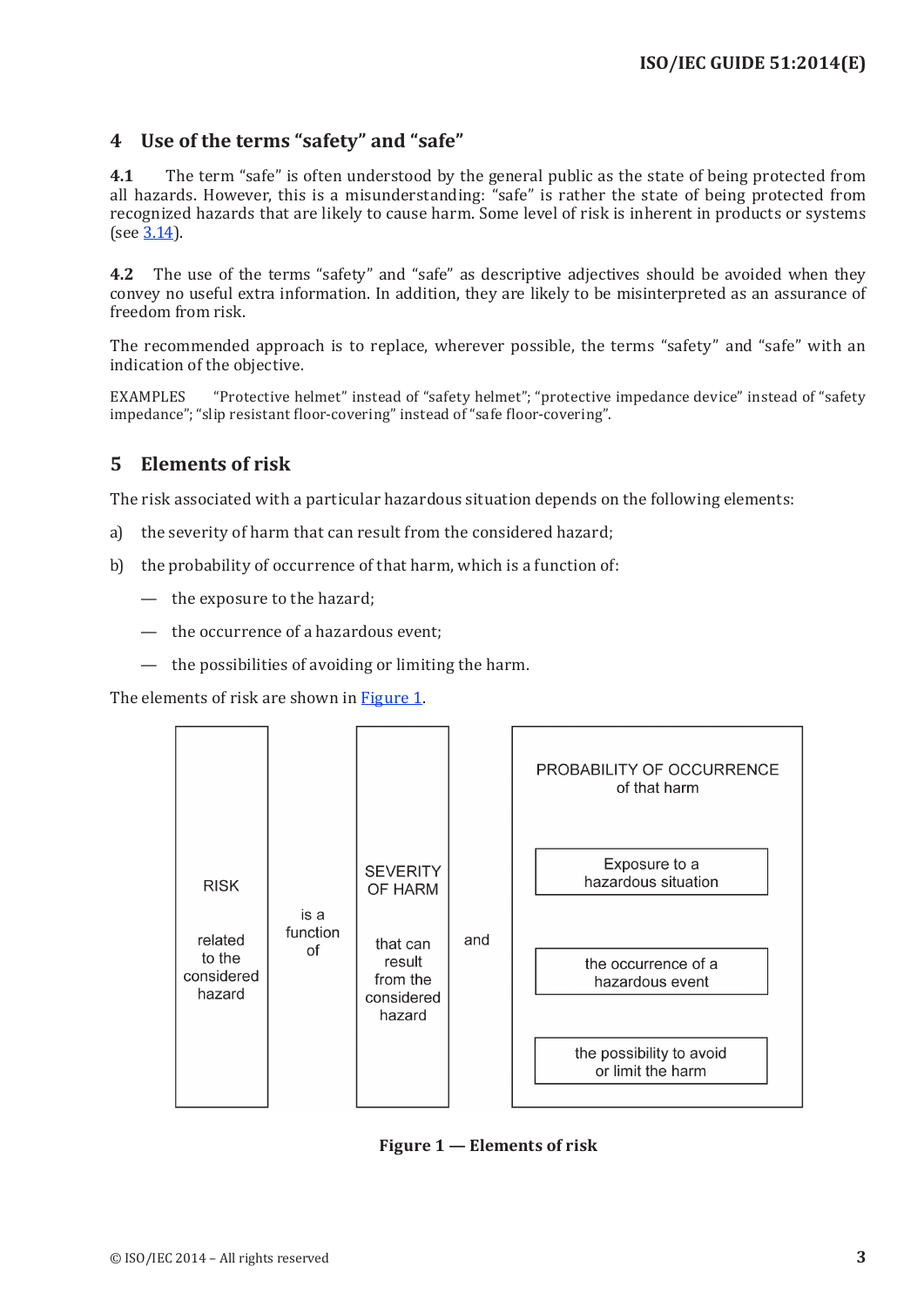## <span id="page-10-1"></span><span id="page-10-0"></span>**6 Achieving tolerable risk**

#### **6.1 Iterative process of risk assessment and risk reduction**

The iterative process of risk assessment and risk reduction for each hazard is essential in achieving tolerable risk. The critical issue for drafters of standards to address, as a product or system goes through the supply chain from development to disposal, is to determine whether the iterative process of risk assessment is assumed by:

- the standards drafting committee, to perform the risk assessment for specific and known hazards (e.g. a product-specific standard that is used to demonstrate regulatory compliance); or
- the standard readers/users, to perform the risk assessment (e.g. manufacturer/supplier of the product or system) for hazards that they identify (e.g. based on ISO 12100 or ISO 14971*).*

The following procedure should be used to reduce risks to a tolerable level (see [Figure 2](#page-11-1)):

- a) identify the likely users for the product or system, including vulnerable consumers and others affected by the product;
- b) identify the intended use, and assess the reasonably foreseeable misuse, of the product or system;
- c) identify each hazard (including reasonably foreseeable hazardous situations and events) arising in the stages and conditions for the use of the product or system, including installation, operation, maintenance, repair and destruction/disposal;
- d) estimate and evaluate the risk to the affected user group arising from the hazard(s) identified: consideration should be given to products or systems used by different user groups; evaluation can also be made by comparison with similar products or systems;
- e) if the risk is not tolerable, reduce the risk until it becomes tolerable.

[Figure 2](#page-11-1) shows the iterative process of risk assessment and risk reduction.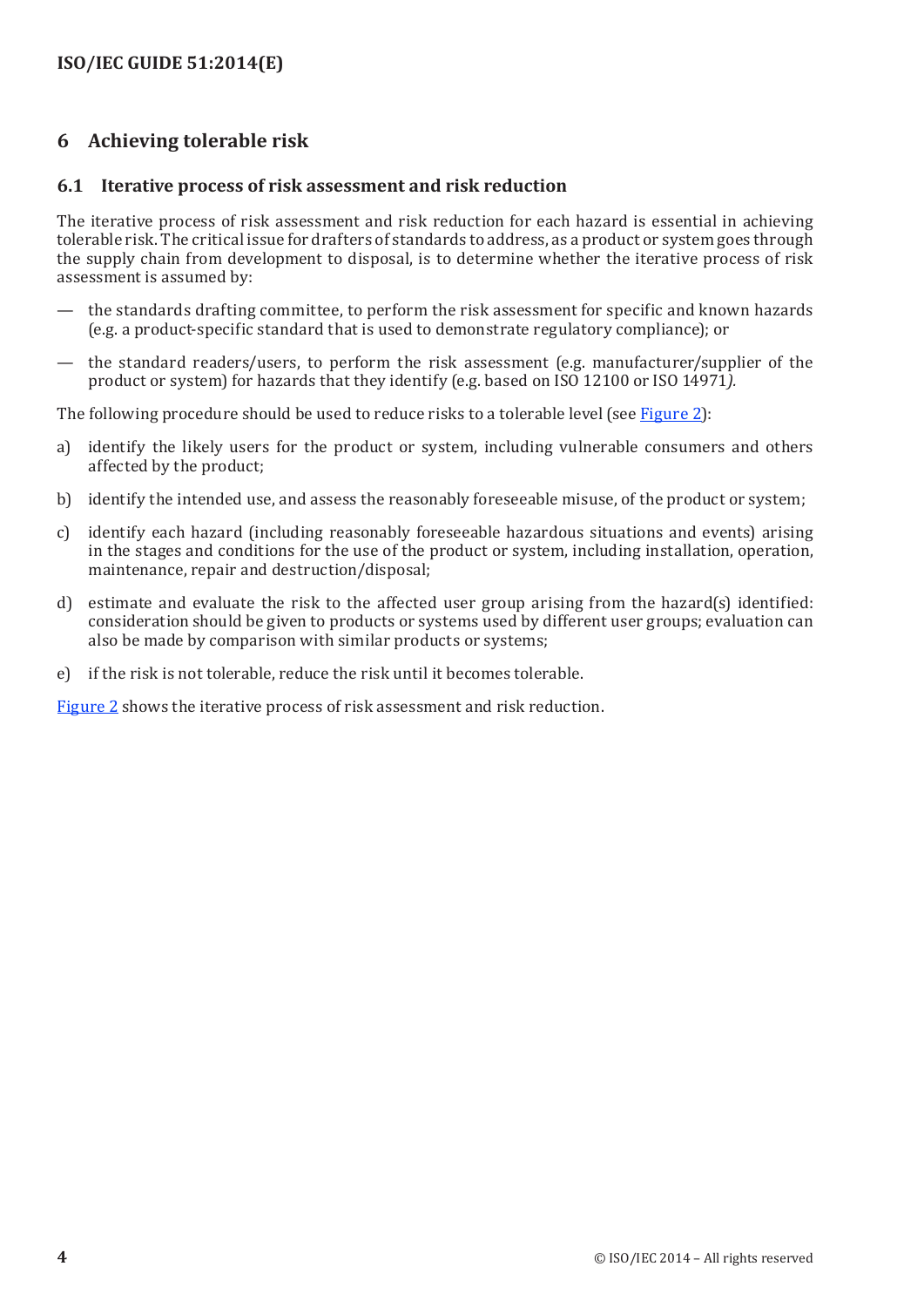<span id="page-11-0"></span>

<span id="page-11-1"></span>**Figure 2 — Iterative process of risk assessment and risk reduction**

## **6.2 Tolerable risk**

**6.2.1** All products and systems include hazards and, therefore, some level of residual risk. However, the risk associated with those hazards should be reduced to a tolerable level. Safety (as defined in [3.14](#page-8-5)) is achieved by reducing risk to a tolerable level, which is defined in this Guide as tolerable risk. The purpose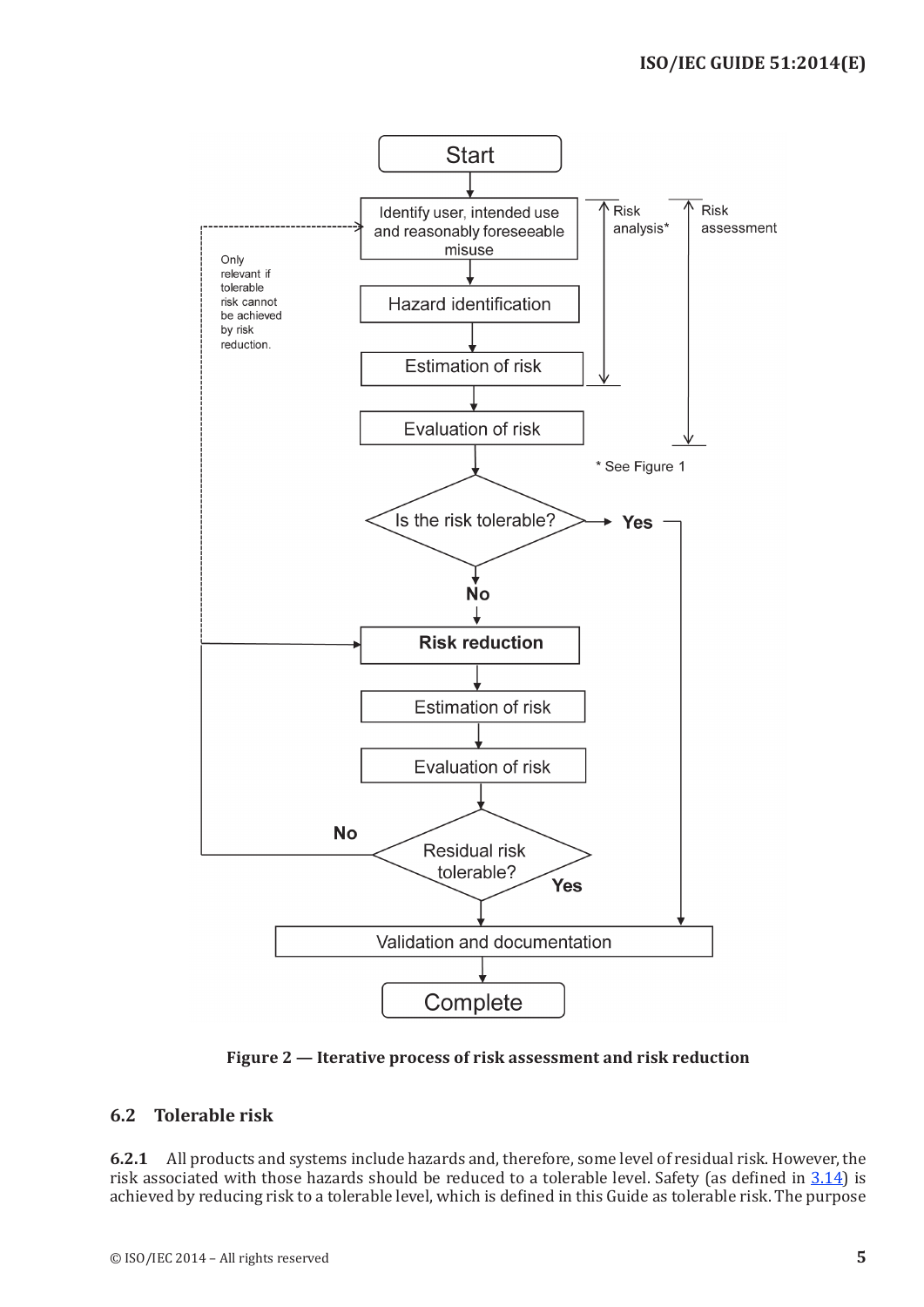<span id="page-12-0"></span>of determining the tolerable risk for a specific hazardous event is to state what is deemed acceptable with respect to both components of risk (see [Figure 1](#page-9-1)).

Tolerable risk can be determined by:

- the current values of society;
- the search for an optimal balance between the ideal of absolute safety and what is achievable;
- the demands to be met by a product or system;
- factors such as suitability for purpose and cost effectiveness.

**6.2.2** It follows that there is a need to review the tolerable level, in particular when developments, both in technology and in knowledge, can lead to economically feasible improvements to attain the minimum risk related to the use of a product or system.

NOTE The factors involved in reducing the overall risk to a level below the tolerable risk vary significantly depending on whether the product or system is used in the workplace, in a public environment or by a consumer in and around the home. In many cases, it is possible to control risks to a greater extent in the workplace through occupational training, protective procedures and equipment that workers are required to use. In contrast, this might not occur in a home or public environment.

**6.2.3** Drafters of standards shall consider safety aspects for the intended use and the reasonably foreseeable misuse of products and systems, and apply risk reduction measures to achieve a tolerable risk level.

**6.2.4** Drafters of standards shall also consider reasonably foreseeable uses of the product which, even if they are not intended uses, are readily predictable based on the collective experience of the end user population. In particular, when determining the risk posed by consumer products, consideration should be given for products that are intended for, or are used by, vulnerable consumers who are often unable to understand the hazard or the associated risk.

**6.2.5** To many suppliers, it might seem that the end user does not use the product for its intended purpose or in the manner intended. However, predictable, known human behaviour should be considered in the design process.

#### **6.3 Risk reduction**

**6.3.1** Drafters of standards should specify risk reduction measures to achieve a tolerable risk level for the products or systems concerned.

Standards incorporating safety aspects should provide guidance on achieving tolerable risk.

NOTE 1 During the preliminary design of a product or a system, inherently safe design measures are usually intuitively applied. Therefore, the risk evaluation for some hazards might lead to a positive outcome at the first iteration and no further risk reduction is required.

NOTE 2 ISO/IEC Guide 50 gives guidance on the needs of children and ISO/IEC Guide 71 covers the needs of other vulnerable consumers, such as older persons or persons with disabilities.

**6.3.2** Where hazards or hazardous situations with multiple risks have been identified, care should be taken to prevent risk reduction measures chosen to reduce one risk from resulting in another intolerable risk.

**6.3.3** If there is more than one option for risk reduction given in a safety standard, the standard should clearly show how to determine the most appropriate method of reducing risk to a tolerable level, applying the principles of a risk assessment.

**6.3.4** [Figure 3](#page-13-0) shows the principle of risk reduction by applying the "three-step method" at the design phase and additional measures at the use phase.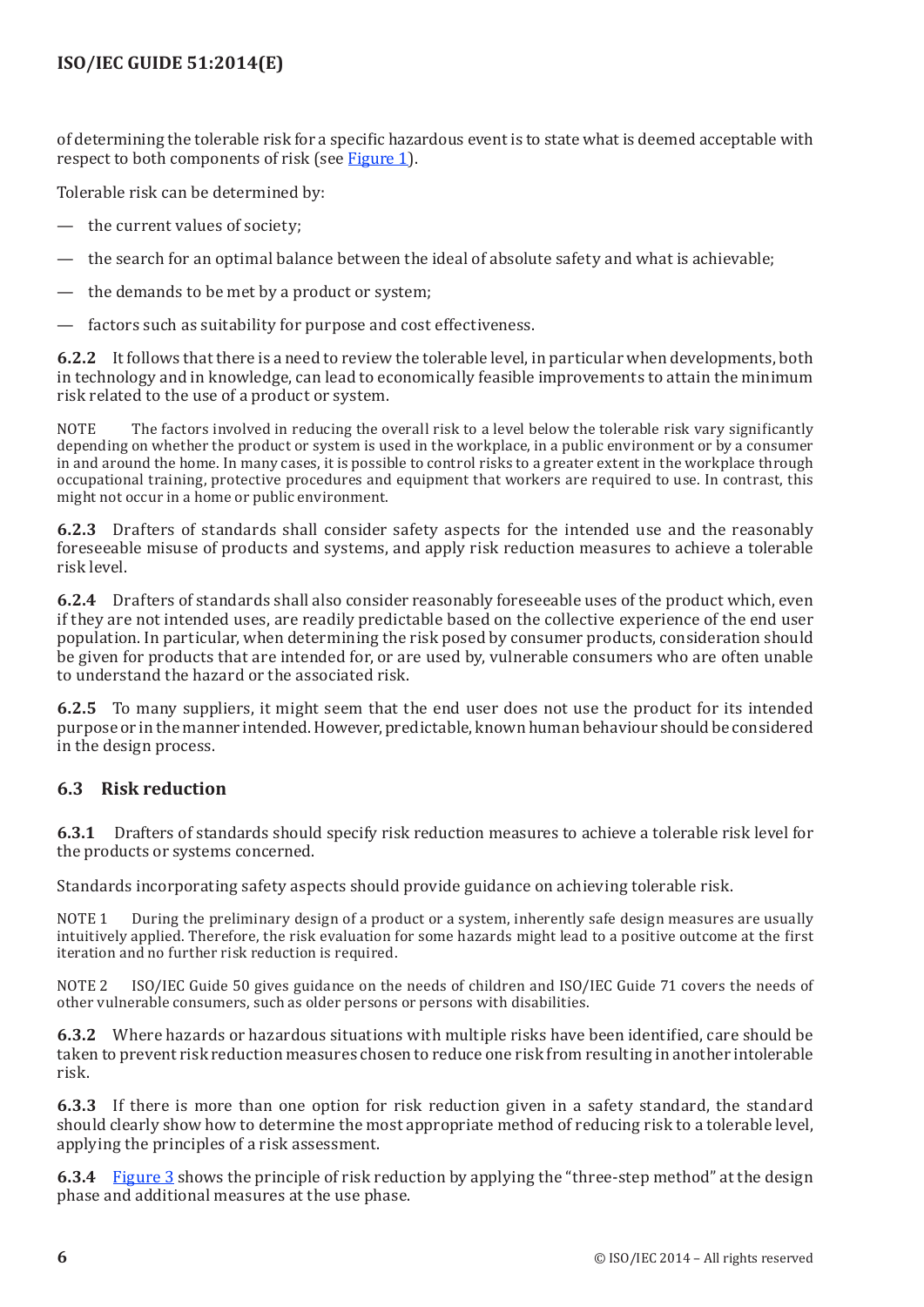

#### **Key**

- <sup>a</sup> See also [7.4.2](#page-17-0).
- $b$  An example is the risk remaining in a product or a system when supplied to a customer, or in a structural feature, after installation.

#### <span id="page-13-0"></span>**Figure 3 — Risk reduction: combination of efforts at design and use phase**

**6.3.5** When reducing risks, the order of priority shall be as follows: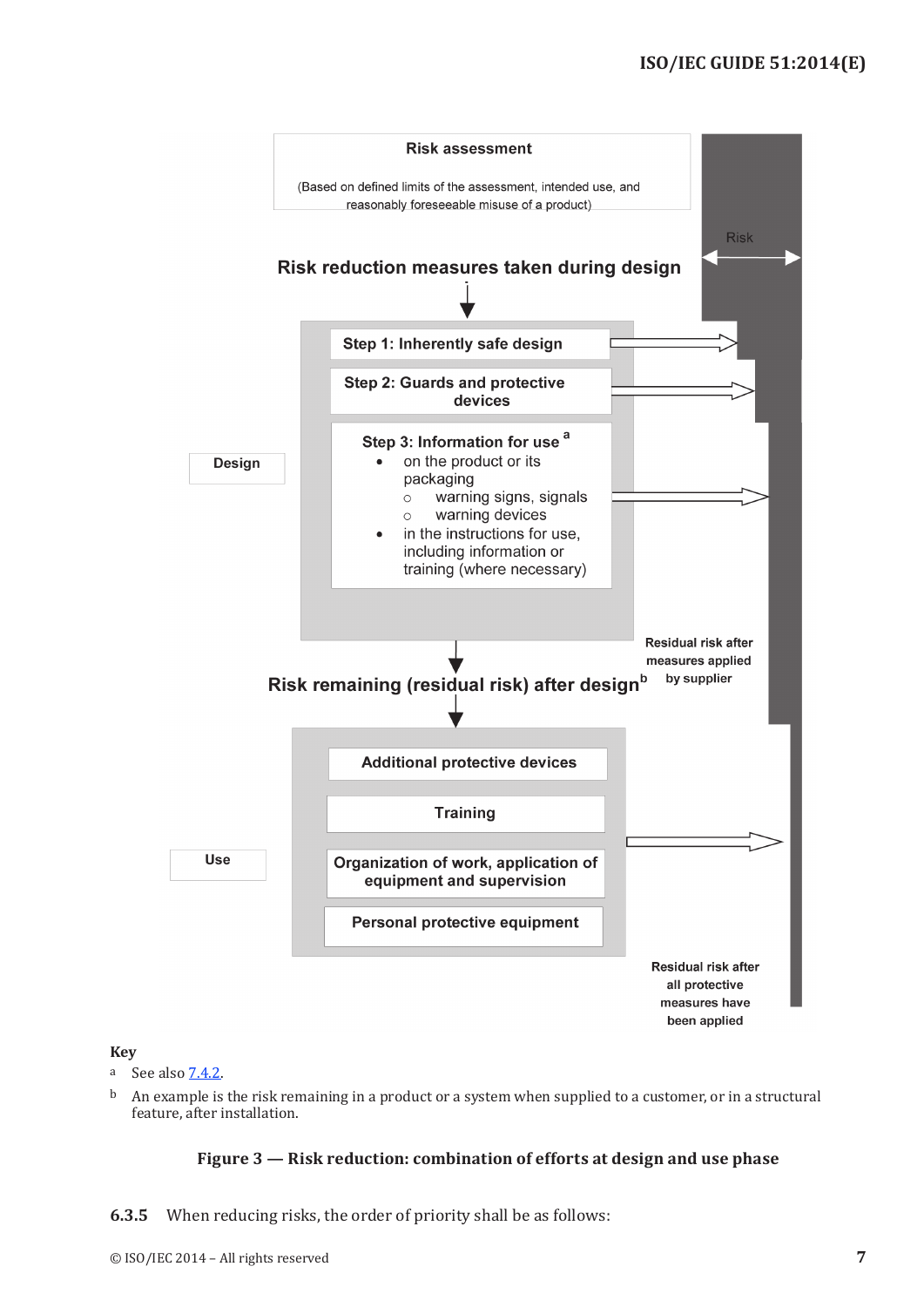- <span id="page-14-0"></span>a) inherently safe design;
- b) guards and protective devices;
- c) information for end users (see [7.4.2\)](#page-17-0).

Inherently safe design measures are the first and most important step in the risk reduction process. This is because protective measures inherent to the characteristics of the product or system are likely to remain effective, whereas experience has shown that even well-designed guards and protective devices can fail or be violated, and information for use might not be followed.

Guards and protective devices shall be used whenever an inherently safe design measure does not reasonably make it possible either to remove hazards or to sufficiently reduce risks. Complementary protective measures involving additional equipment (e.g. emergency stop equipment) might have to be implemented.

The end user has a role to play in the risk reduction procedure by complying with the information provided by the designer/supplier. However, information for use shall not be a substitute for the correct application of inherently safe design measures, guards or complementary protective measures.

## **6.4 Validation**

Standards should include guidance to validate the implemented risk reduction measures, including:

- their effectiveness, e.g. test methods;
- the risk assessment procedure that has been followed;
- the documentation of the outcome of the risk assessment.

## <span id="page-14-1"></span>**7 Safety aspects in standards**

### **7.1 Types of safety standard**

Close coordination is necessary within and among committees responsible for preparing standards on different products and systems, in order to achieve a coherent approach to the reduction of risk. The use of a structured approach is recommended to ensure that each specialized standard is restricted to specific aspects and makes reference to wider-ranging standards for all other relevant aspects. The structure is built on the following types of standard:

- basic safety standard, comprising fundamental concepts, principles and requirements with regard to general safety aspects applicable to a wide range of products and systems;
- group safety standard, comprising safety aspects applicable to several products or systems, or a family of similar products or systems, dealt with by more than one committee, making reference, as far as possible, to basic safety standards;
- product safety standard, comprising safety aspects for a specific product or system, or a family of products or systems, within the scope of a single committee, making reference, as far as possible, to basic safety standards and group safety standards;
- standards containing safety aspects, but which do not deal exclusively with safety aspects, making reference as far as possible to basic safety standards and group safety standards.
- NOTE 1 See IEC Guide 104 for a structured approach in the fields of electrical and electronic engineering.
- NOTE 2 See ISO Guide 78 for a structured approach in the field of machinery.

NOTE 3 See ISO/IEC Guide 50 and ISO/IEC Guide 71 for a structured approach to the safety of children and vulnerable consumers.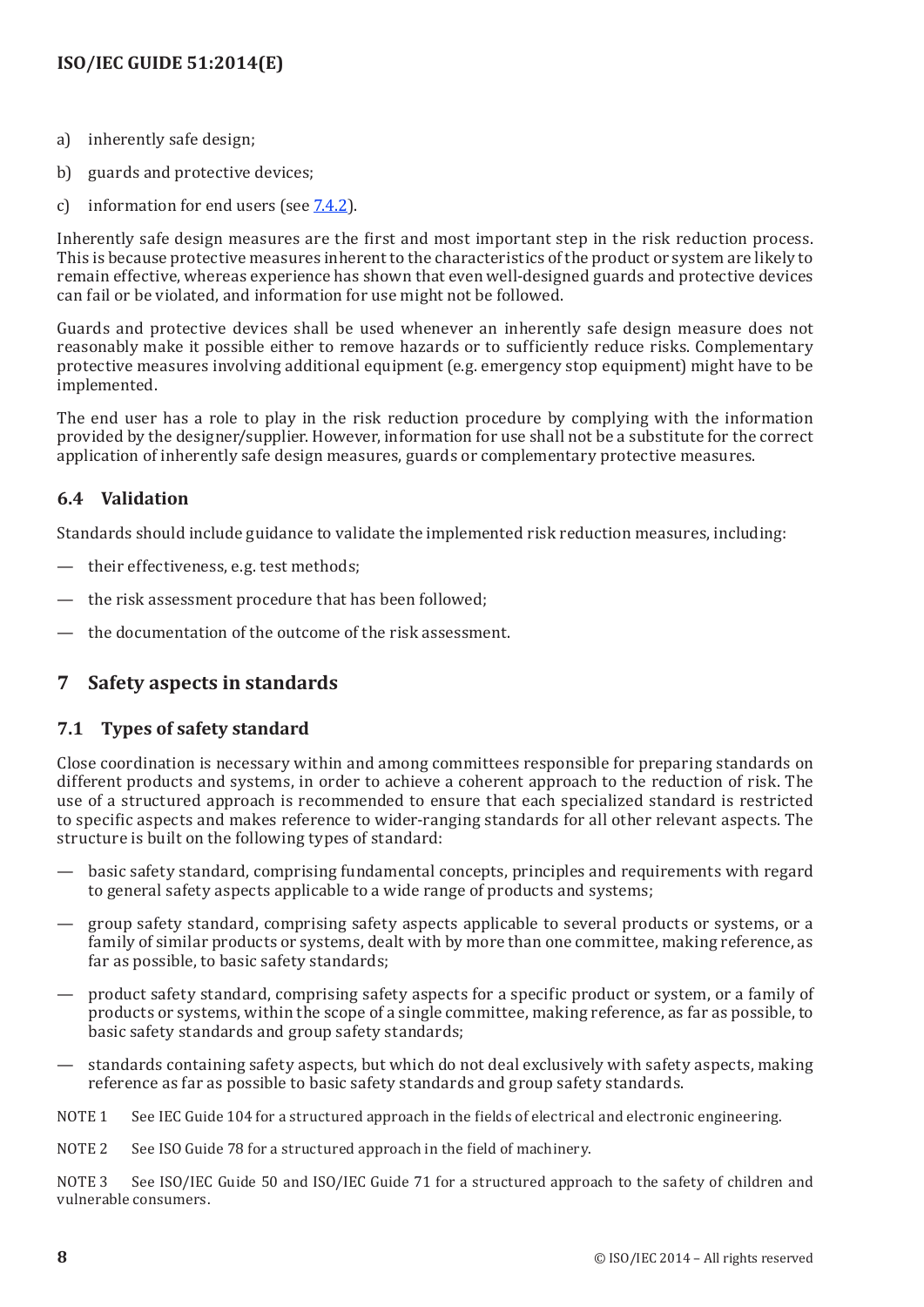### <span id="page-15-0"></span>**7.2 Analysis of proposed new standards**

Every proposal for preparing or revising a standard on aspects of safety should identify what needs to be included in the standard and for whom it is intended. This is usually achieved by answering the following questions.

- a) To whom is the standard addressed?
	- Who is going to apply the standard and how?
	- Who and/or what will be affected by the standard?
	- What do those applying and/or affected by the standard require from it?
	- Who will be affected by the standard, including a possible environmental impact?
	- What do those affected by the standard require from it?
- b) What is the type of the standard? Is it to become:
	- a basic safety standard;
	- a group safety standard;
	- a product safety standard; or
	- a standard containing safety aspects?
- c) What is the purpose of the standard?
	- Will aspects relating to safety arise?
	- Will the standard be used for testing?
	- Will the standard serve as a basis for conformity assessment?

### **7.3 Preparatory work**

**7.3.1** Work on a standard starts with the identification of all the safety aspects to be covered. At this stage, it is essential to gather all relevant information (e.g. accident data, research reports). A detailed outline should then be prepared which will serve as a basis for the standard. Expertise that reflects the knowledge required to develop the standard needs to be assembled within the committee. Such knowledge includes, for example, the following:

- detailed working knowledge of the product or system;
- requirements and guidelines from various origins, both general and specific to the standard development;
- human behaviour studies and anthropometric data;
- injury/incident data of defects, and the recall history of the product or system;
- knowledge of the potential health and environmental effects of the product or system;
- feedback based on experience of end users of the product or system;
- knowledge of the potential risk reduction measures (protective measures);
- knowledge of the implications of possible future developments of the product or system;
- industry standards and guidelines;
- best available expertise and scientific advice from relevant stakeholders;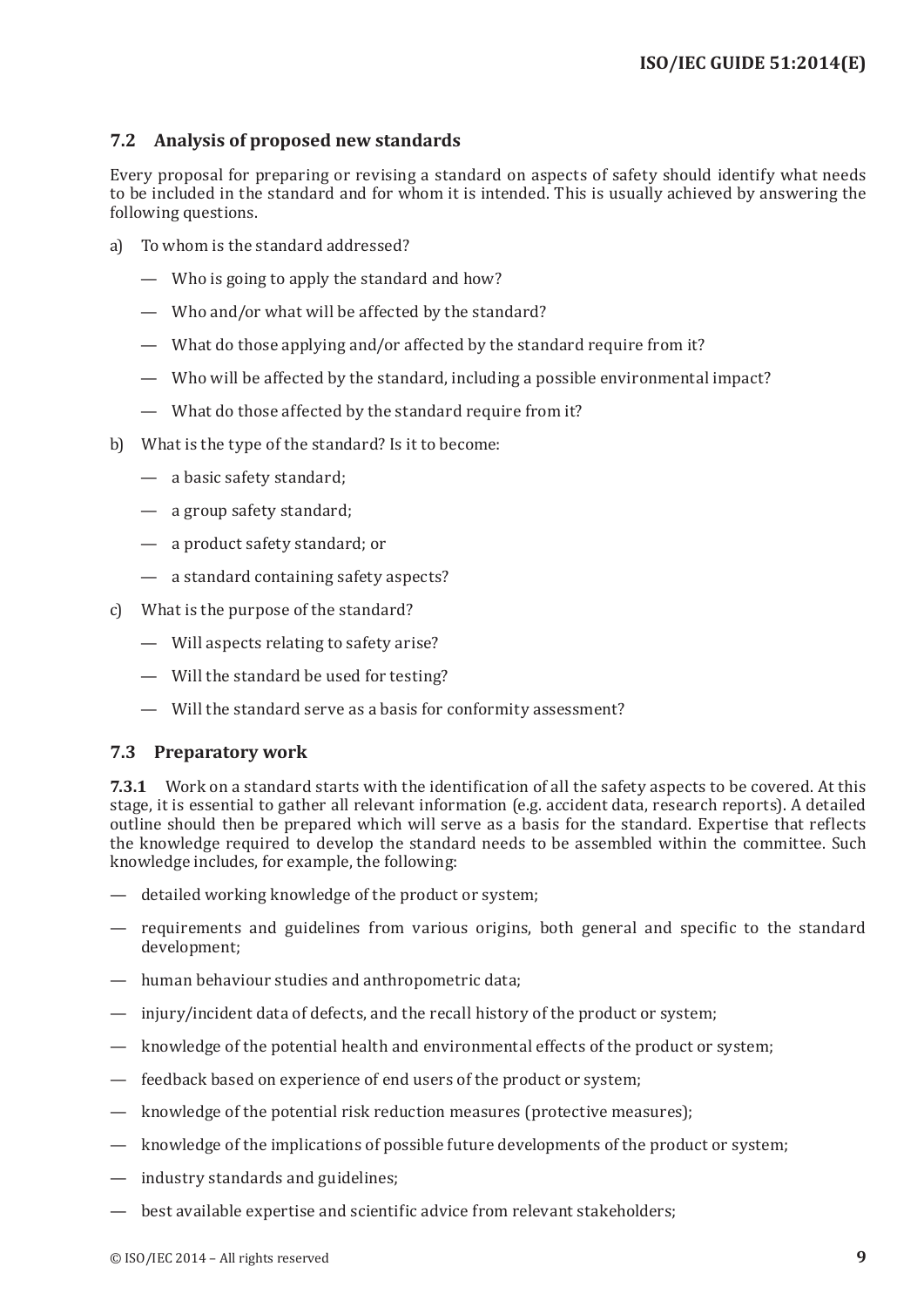<span id="page-16-0"></span>legal requirements.

NOTE 1 More details are given in the ISO/IEC Directives, Part 2.

NOTE 2 The absence of an incident history, a small number of accidents or low severity of injury does not necessarily imply a low risk.

**7.3.2** Once the principle content of the standard has been established, the following safety aspects should be considered (not all of these might be relevant to a given standard):

- intended use and reasonably foreseeable misuse;
- ability of a product or system to perform under expected conditions of use;
- environmental compatibility (e.g. considering electromagnetic, mechanical and climatic phenomena);
- ergonomic factors;
- legal requirements;
- existing relevant standards;
- availability and/or reliability of risk reduction measures;
- serviceability (including "service maintenance", such as ease of access to serviceable items and the method of refuelling/lubrication);
- maintenance and care;
- durability and dependability of protective means;
- disposability (including any relevant instructions):
- special needs of end users of the product or system (e.g. obvious as opposed to unseen);
- failure characteristics:
- markings, information, labelling;
- assembly instructions;
- safety instructions.

#### **7.4 Drafting**

#### **7.4.1 General**

The rules and recommendations given below apply to the drafting of documents intended to become safety standards and, whenever applicable, to the inclusion of safety aspects in other standards. They are more specific, being either additional or complementary, than those contained in the ISO/IEC Directives, Part 2.

Drafters of standards should be familiar with hazards and hazardous situations associated with the product or system that is the subject of the standard. They should consider including a list of the known hazards and/or hazardous situations common for the particular product or system (e.g. in the form of an annex).

The standard should contain, whenever possible, those requirements important in eliminating hazards or in otherwise reducing risks. These requirements should be expressed in terms of risk reduction measures (protective measures), which should be verifiable as specified in the standard.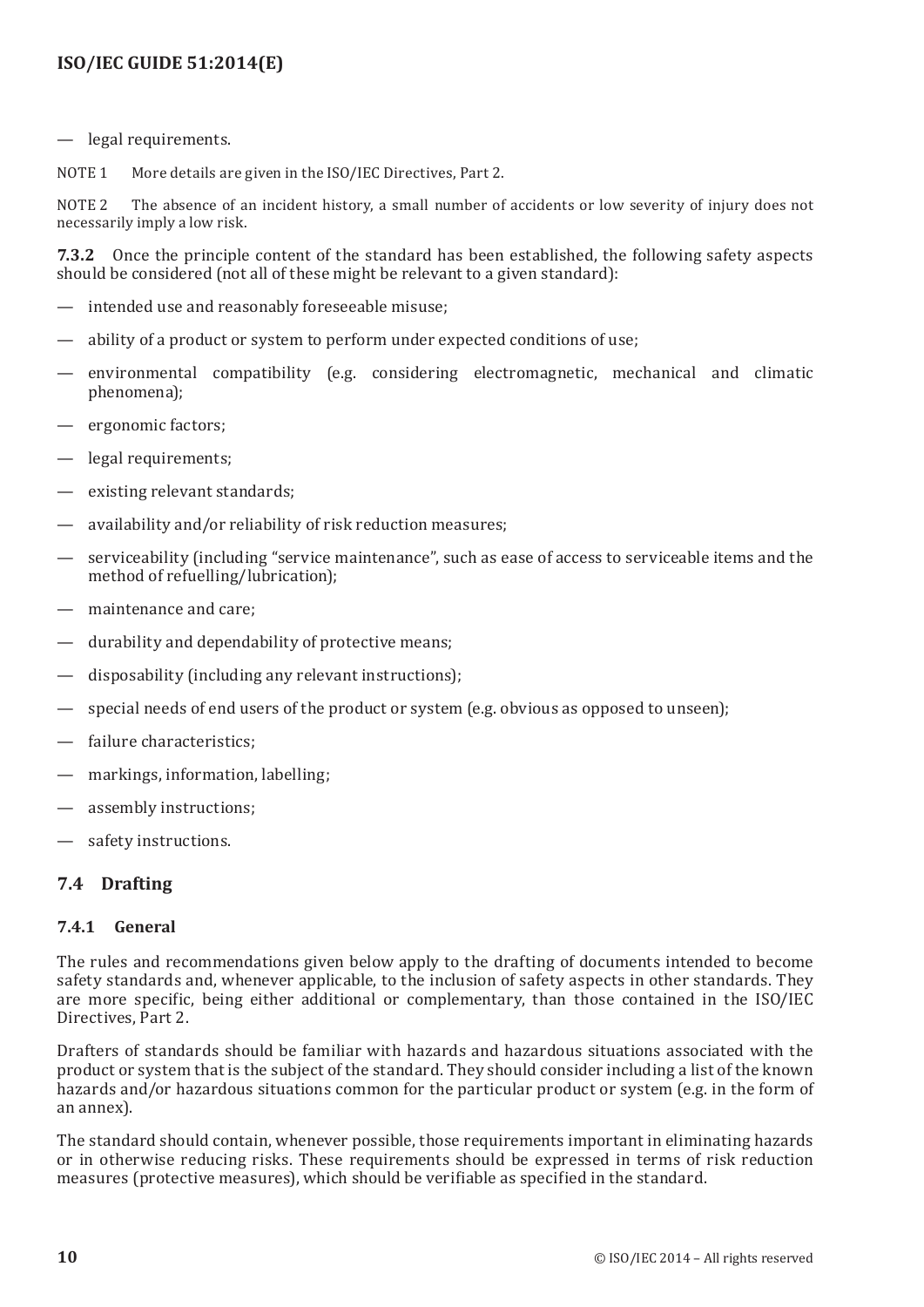Special consideration should be given to products that are used by, or are intended for use by, children and vulnerable consumers, who are often unable to understand the risks involved.

Requirements for risk reduction measures (protective measures) should:

- a) be laid down in precise and clearly understandable language;
- b) be technically correct.

Standards should contain clear and complete statements specifying methods for verifying that the requirements have been met.

Where performance-based risk reduction measures are prescribed by the standard, the requirements should include:

- a list of the risks to be controlled;
- clear performance requirements for each control measure;
- detailed verification methods for determining compliance with the performance requirements.

NOTE 1 It is advisable to express risk reduction requirements in terms of verifiable performance with regard to safety, using performance characteristics (parameters) together with their values (e.g. a required stopping distance of *x* metres for a mobile machine with a travelling speed of 20 km/h as characteristic for the required performance of the braking system), rather than merely design descriptive characteristics.

NOTE 2 It is advisable to minimize the use of subjective terms or words unless they are defined in the standard.

The standards drafting committee should consider creating a brief history or rationale for decisions taken in the development of the standard.

#### <span id="page-17-0"></span>**7.4.2 Information for use**

#### **7.4.2.1 Type of information**

The standard should specify all information necessary for intended use to be provided to persons involved with the product or system (e.g. purchasers, installers, testing technicians, end users and service personnel).

In the case of products and systems, the standard should clearly indicate what safety-related information needs to be:

- displayed on the product itself and/or on its packaging;
- made clearly visible at the point of sale; or
- given in the instruction manual(s), e.g. for installation, use, maintenance and disposal: this should include information on the necessity of training or personal protective equipment.

Where working practices will significantly reduce the risks if followed by the persons involved, the information should describe appropriate working practices. Where the safety of a product or system depends to a considerable degree upon appropriate working practices, and where these practices are not self-evident, a marking referring to the instruction manual(s) should be specified as a minimum.

Unnecessary information should be avoided, because it tends to decrease the value of the safety-related information that is essential for the use of the product.

Markings and symbols (if suitable symbols exist) should be specified in accordance with International Standards (e.g. ISO 7000, IEC 60417 and ISO 3864).

NOTE See the ISO/IEC Directives, Part 2, 2011, 6.3.7.2.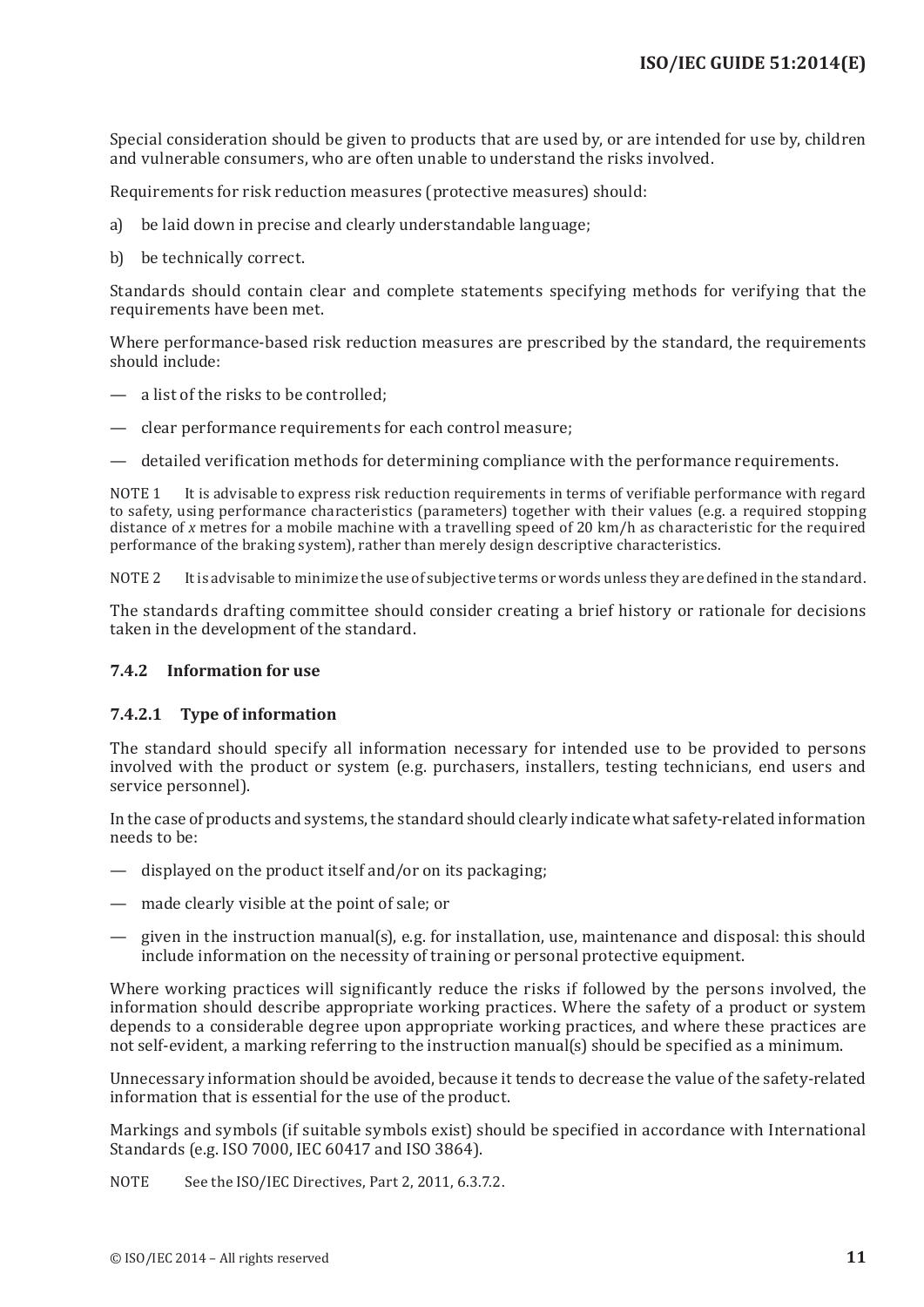#### **7.4.2.2 Instructions**

The standard should specify that instructions and information provided shall cover necessary conditions for operating the product or system.

In the case of products, the instructions shall cover the assembly, use, cleaning, maintenance, dismantling and destruction/disposal, as appropriate.

The content of an instruction should provide product users with the means to avoid harm caused by a product hazard that has not been eliminated or reduced, enable product users to make appropriate decisions concerning the use of the product and provide directions to avoid the misuse of the product. Instructions may also indicate remedial action if the product is misused, e.g. in the case of ingesting bleach. Instructions and warnings about product hazards should be written and presented separately, in order to avoid confusing directions about product use.

- NOTE 1 In this context, see ISO/IEC Guide 14, ISO/IEC Guide 37 and IEC Guide 109.
- NOTE 2 Principles for the preparation of instructions for use are given in IEC 82079-1.

#### **7.4.2.3 Warnings**

The standard should specify that warnings should be:

- conspicuous, legible, durable and understandable;
- worded in the official language(s) of the country/countries where the product or system is intended to be used, unless one of the languages associated with a particular technical field is more appropriate;
- concise and unambiguous.

Warnings can include general or specific warning statements.

Product safety signs and labels should comply with relevant legal requirements and standards (e.g. ISO 3864, ISO 7000, ISO 7001, ISO 7010, IEC 60417 and IEC 82079-1) and should be comprehensible to end users in all intended countries of use.

The content of a warning should describe the product hazard, the harm presented by the hazard and the consequences if the warning is not followed. Effective warnings attract attention by using signal words ("Danger", "Warning" or "Caution"), safety alert symbols and a font in a type size and colour that is suitable to the product hazard. Where appropriate, standards should contain requirements for the location and durability of warnings, e.g. on the product, in product manuals or in safety data sheets.

### **7.4.3 Packaging**

When relevant, standards shall specify requirements for the packaging of the product, in order to:

- ensure appropriate handling, transportation and storage of the packed product and the packaging itself;
- maintain the integrity of the product;
- eliminate or minimize hazards, such as injury, contamination or pollution.
- NOTE In this context, see ISO/IEC Guide 41.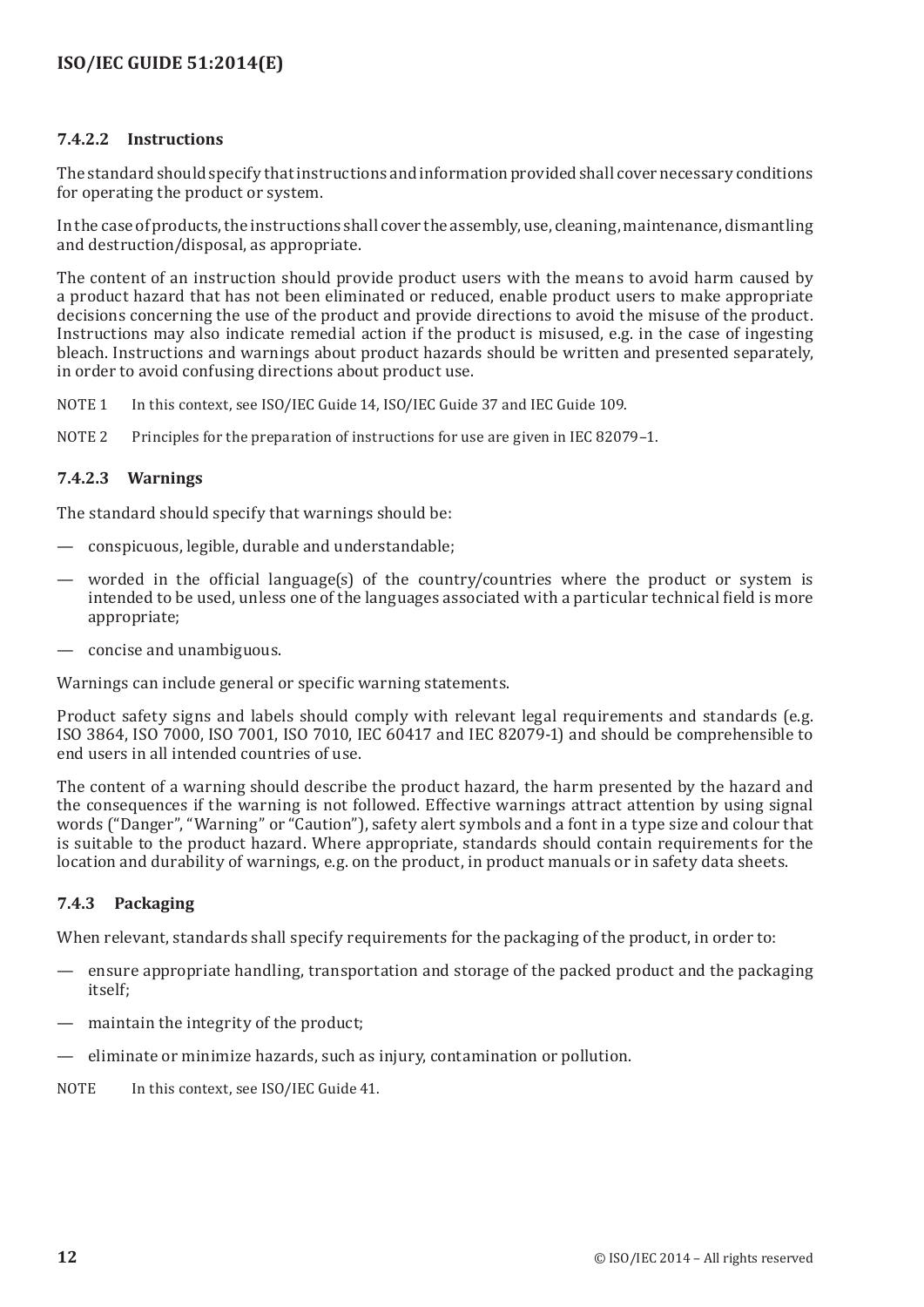#### **7.4.4 Safety during testing**

Standards specifying test methods may prescribe procedures and/or the use of substances or equipment that could create a risk, e.g. to the laboratory staff. Where relevant, the standard should include warning statements, as follows:

— a general warning statement appearing at the beginning of the standard;

EXAMPLE 1 "CAUTION — Some of the tests specified in this standard involve the use of processes which could lead to a hazardous situation."

— specific warning statement(s), as appropriate, preceding the relevant text within the standard.

EXAMPLE 2 "DANGER — Attention is drawn to the hazard deriving from the use of sodium fluoroacetate, which is an extremely strong poison."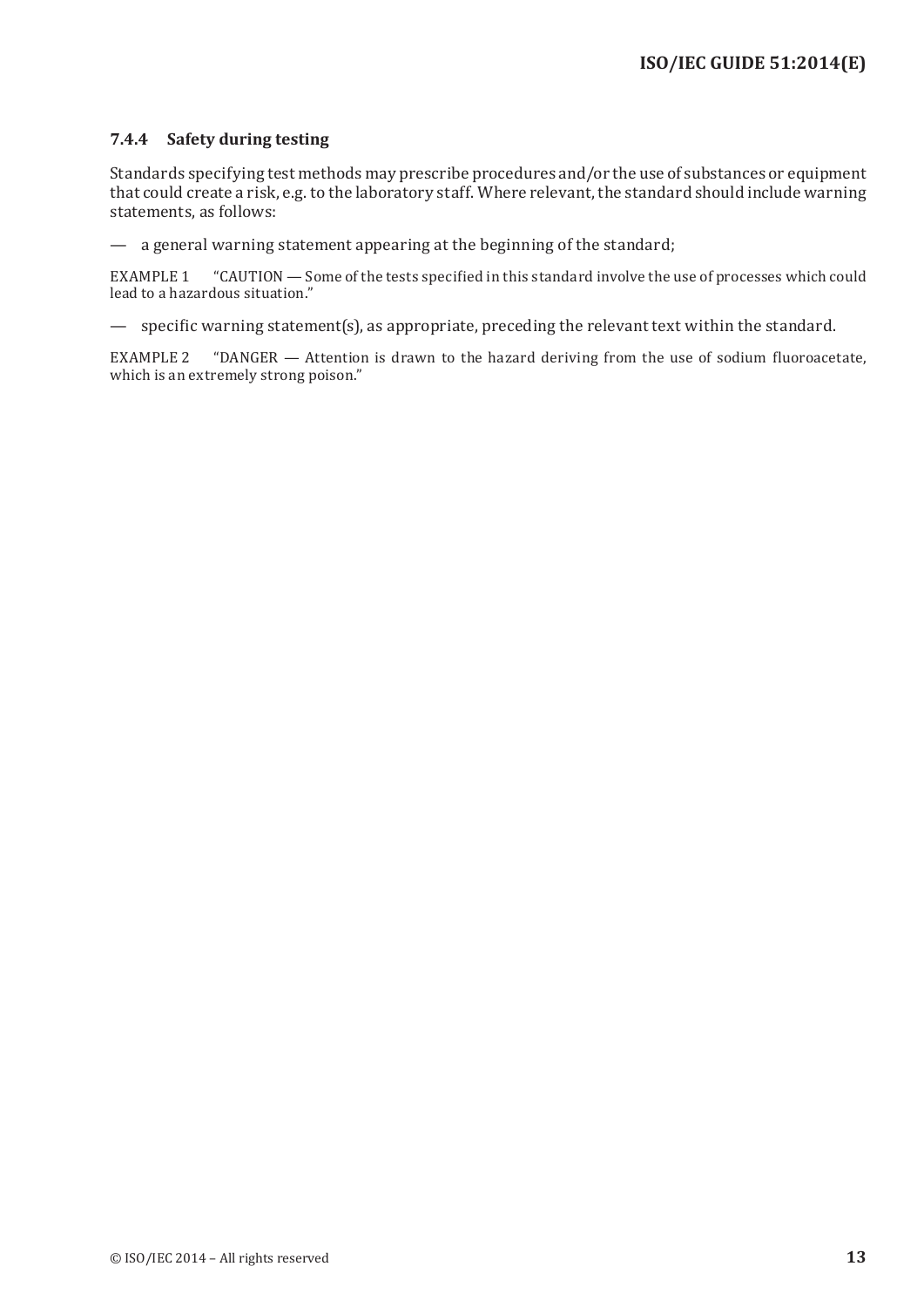## **Bibliography**

- <span id="page-20-0"></span>[1] ISO 3864 (all parts), *Graphical symbols — Safety colours and safety signs*
- [2] ISO 7000, *Graphical symbols for use on equipment Registered symbols*
- [3] ISO 7001, *Graphical symbols Public information symbols*
- [4] ISO 7010, *Graphical symbols Safety colours and safety signs Registered safety signs*
- [5] ISO 9186 (all parts), *Graphical symbols Test methods*
- [6] ISO 10377, *Consumer product safety Guidelines for suppliers*
- [7] ISO 12100, *Safety of machinery General principles for design Risk assessment and risk reduction*
- [8] ISO/TR 14121-2, *Safety of machinery Risk assessment Part 2: Practical guidance and examples of methods*
- [9] ISO 14798, *Lifts (elevators), escalators and moving walks Risk assessment and reduction methodology*
- [10] ISO 14971, *Medical devices Application of risk management to medical devices*
- [11] ISO 15223-1, *Medical devices Symbols to be used with medical device labels, labelling and information to be supplied — Part 1: General requirements*
- [12] ISO/IEC 17007, *Conformity assessment Guidance for drafting normative documents suitable for use for conformity assessment*
- [13] ISO 22727, *Graphical symbols Creation and design of public information symbols Requirements*
- [14] ISO 31000, *Risk management Principles and guidelines*
- [15] IEC 31010, *Risk management Risk assessment techniques*
- [16] IEC 60417, *Graphical symbols for use on equipment*
- [17] IEC 62368-1, *Audio/video, information and communication technology equipment Part 1: Safety requirements*
- [18] IEC 82079-1, *Preparation of instructions for use Structuring, content and presentation Part 1: General principles and detailed requirements*
- [19] ISO/IEC Guide 2, *Standardization and related activities General vocabulary*
- [20] ISO/IEC Guide 14, *Purchase information on goods and services intended for consumers*
- [21] ISO/IEC Guide 37, *Instructions for use of products by consumers*
- [22] ISO/IEC Guide 41, *Packaging Recommendations for addressing consumer needs*
- [23] ISO/IEC Guide 46, *Comparative testing of consumer products and related services General principles*
- [24] ISO/IEC Guide 50, *Safety aspects Guidelines for child safety in standards and other specifications*
- [25] ISO/IEC Guide 59, *Code of good practice for standardization*
- [26] ISO/IEC Guide 63, *Guide to the development and inclusion of safety aspects in International Standards for medical devices*